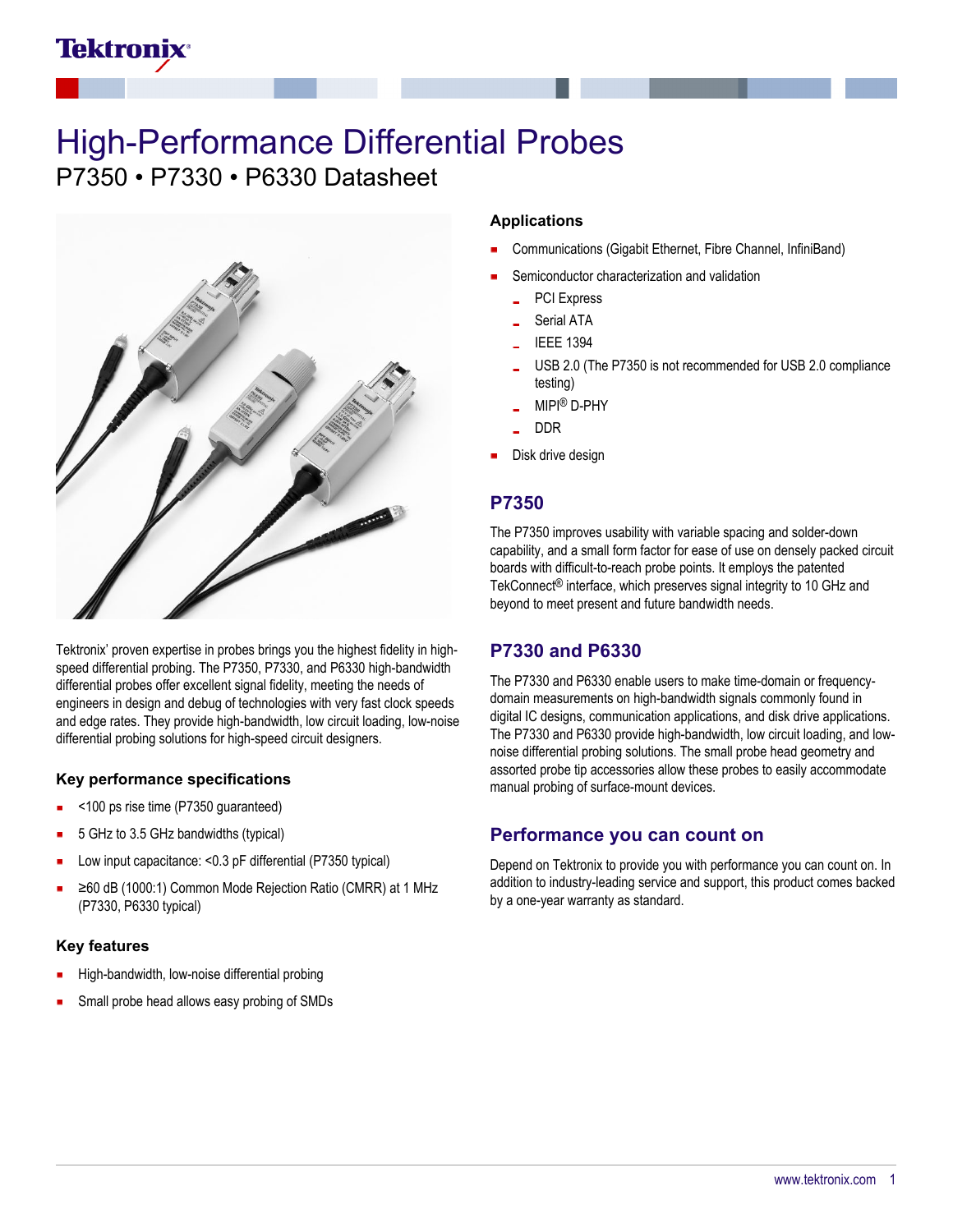## Specifications

All specifications apply to all models unless noted otherwise.

### **Model overview**

| <b>Characteristic</b>         | P7350                        | P7330                      | P6330                      |
|-------------------------------|------------------------------|----------------------------|----------------------------|
| Rise Time                     | <100 ps (guaranteed)         | <140 ps (guaranteed)       | <140 ps (guaranteed)       |
| <b>Bandwidth</b>              | 5.0 GHz                      | 3.5 GHz                    | 3.5 GHz                    |
| Attenuation                   | 6.25x                        | 5x                         | 5x                         |
| Differential Input C          | <0.3 pF (typical)            | <0.3 pF (typical)          | $< 0.3$ pF (typical)       |
| Differential Input Resistance | 100 k $\Omega$               | 100 k $\Omega$             | 100 k $\Omega$             |
| Differential Input Range      | $\pm 2.5$ V (20 °C to 30 °C) | $\pm$ 2 V (20 °C to 30 °C) | $\pm$ 2 V (20 °C to 30 °C) |
| Common Mode Input Range       | +6.25 V to -5 V              | $+5$ V to -4 V             | $+5$ V to -4 V             |
| Max Voltage (nondestruct)     | $±15$ V (DC + peak AC)       | $±15$ V (DC + peak AC)     | $±15$ V (DC + peak AC)     |
| <b>CMRR</b>                   | >55 dB at 1 MHz (typical)    | >60 dB at 1 MHz (typical)  | >60 dB at 1 MHz (typical)  |
| Noise                         | Approx. 46 nV/root Hz        | Approx. 35 nV/root Hz      | Approx. 35 nV/root Hz      |
| Interface                     | <b>TekConnect</b>            | TekConnect                 | <b>TEKPROBE II BNC</b>     |
| Cable Length                  | 1.3 <sub>m</sub>             | 1.3 <sub>m</sub>           | 1.3 <sub>m</sub>           |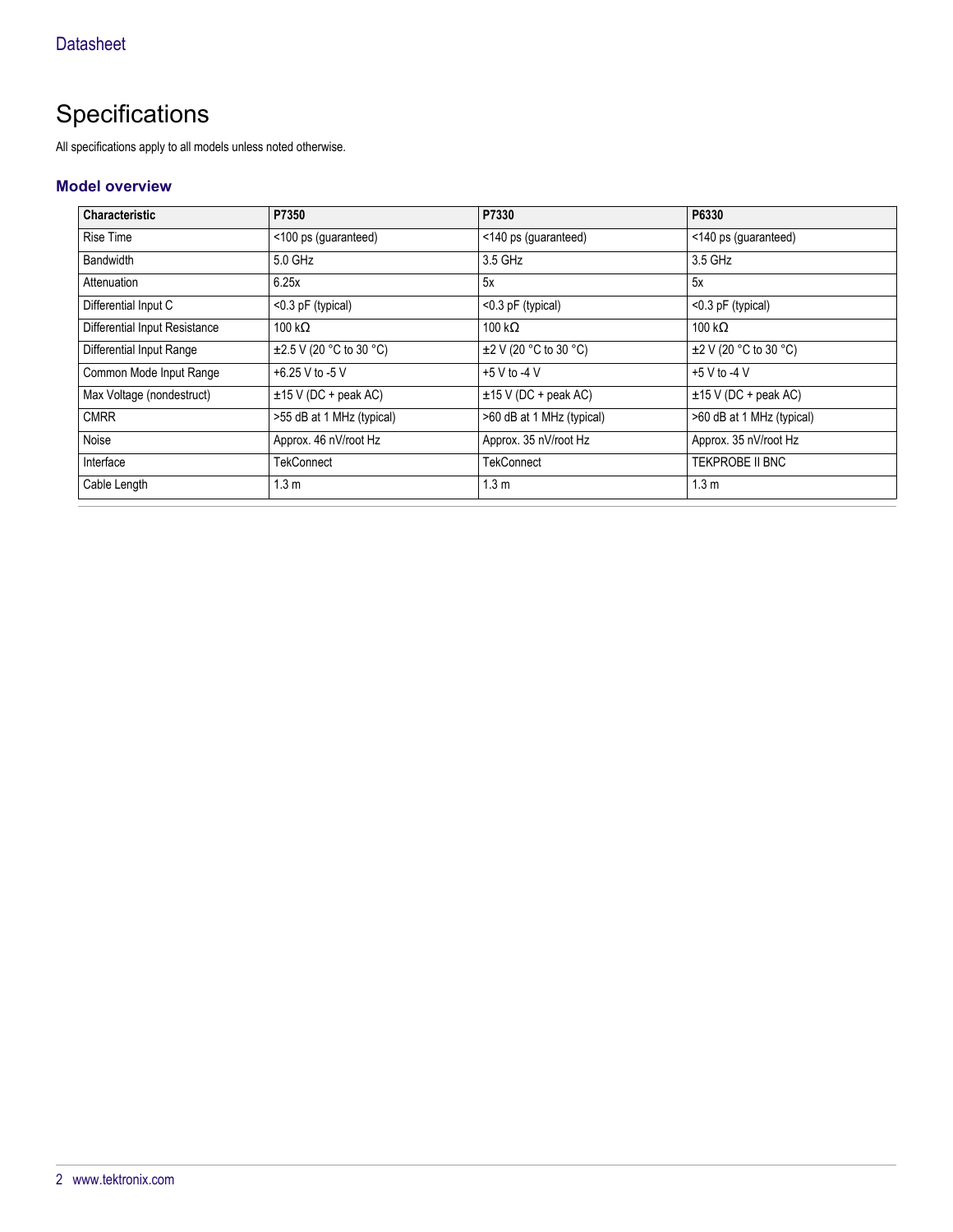## Ordering information

### **Models**

| P7350 | 5.0 GHz Differential Probe for TekConnect Interface. Supports DSA8300, MSO/DPO70000C/D/DX, CSA/TDS8200, CSA/<br>TDS8000, CSA/TDS7000/B, and TDS6000/B/C Series. 1 |
|-------|-------------------------------------------------------------------------------------------------------------------------------------------------------------------|
| P7330 | 3.5 GHz Differential Probe for TekConnect Interface. Supports DSA8300, MSO/DPO70000C/D/DX, CSA/TDS8200, CSA/<br>TDS8000, CSA/TDS7000/B, and TDS6000/B/C Series. 1 |
| P6330 | 3.5 GHz Differential Probe for TEKPROBE II® BNC Interface. Supports MSO/DPO70000C/D/DX, CSA/TDS7000/B, TDS6000/B/C,<br>TDS700, TDS600 Series. <sup>2</sup>        |

All Include: One-year warranty, plus see Accessories table below.

### **Standard accessories**

|                                                                     | P7350              |                | P7330              |                | P6330              |          |
|---------------------------------------------------------------------|--------------------|----------------|--------------------|----------------|--------------------|----------|
| Accessory                                                           | <b>Part Number</b> | Quantity       | <b>Part Number</b> | Quantity       | <b>Part Number</b> | Quantity |
| Y Lead Adapter                                                      | 196-3434-xx        | 2 each         | 196-3434-xx        | 2 each         | 196-3434-xx        | 2 each   |
| 3 in. Ground Lead (Pkg of 2)                                        | 196-3469-xx        | 1 pkg          | 196-3469-xx        | 1 pkg          | 196-3469-xx        | 1 pkg    |
| SMT KlipChip™ Adapter                                               | 206-0569-xx        | 2 each         | 206-0569-xx        | 2 each         | 206-0569-xx        | 2 each   |
| TwinFoot <sup>™</sup> Adapter (Pkg of 4)                            | 016-1785-xx        | 1 pkg          | 016-1785-xx        | 1 pkg          | 016-1785-xx        | 1 pkg    |
| Square Pin Adapter (Pkg of 4)                                       | 016-1884-xx        | 1 pkg          | 016-1884-xx        | 1 pkg          | 016-1884-xx        | 1 pkg    |
| Plastic Accessory Box                                               | 006-7164-xx        |                | 006-7164-xx        |                | 006-7164-xx        |          |
| Coding Color Marker Kit                                             | 016-1886-xx        | l set          | 016-1315-xx        | 1 set          | 016-1315-xx        | 1 set    |
| Variable Spacing Adapter (pkg of 4)                                 | 016-1885-xx        | 1 pkg          | 016-1885-xx        | 1 pkg          | 016-1885-xx        | 1 pkg    |
| Probe Carrying Case                                                 | 016-1952-xx        |                | 016-1952-xx        |                | 016-1952-xx        |          |
| <b>Instruction Manual</b>                                           | 071-1238-xx        |                | 071-0758-xx        |                | 071-0757-xx        |          |
| Certificate of Traceable Calibration<br>and Calibration Data Report |                    |                |                    |                |                    |          |
| Antistatic Wrist Strap                                              | 006-3415-xx        |                | 006-3415-xx        |                | 006-3415-xx        |          |
| Pin Jumper Lead                                                     | 196-3473-xx        | $\overline{2}$ | 196-3473-xx        | $\overline{2}$ | 196-3473-xx        | 2        |
| Solder In Kit                                                       | 020-2505-xx        |                |                    |                |                    |          |

### **Recommended accessories**

| IEEE 1394 Breakout Connector | Order 679-5027-xx            |
|------------------------------|------------------------------|
| <b>IC Grabber</b>            | Order 013-0309-xx (Pkg of 2) |

<sup>1</sup> DSA8300, CSA/TDS8200, CSA/TDS8000 Series requires the use of the 80A03 TekConnect Interface Adapter.

<sup>2</sup> TDS6000/B/C or TekConnect TDS7000/B Series oscilloscopes require a TCA-BNC adapter.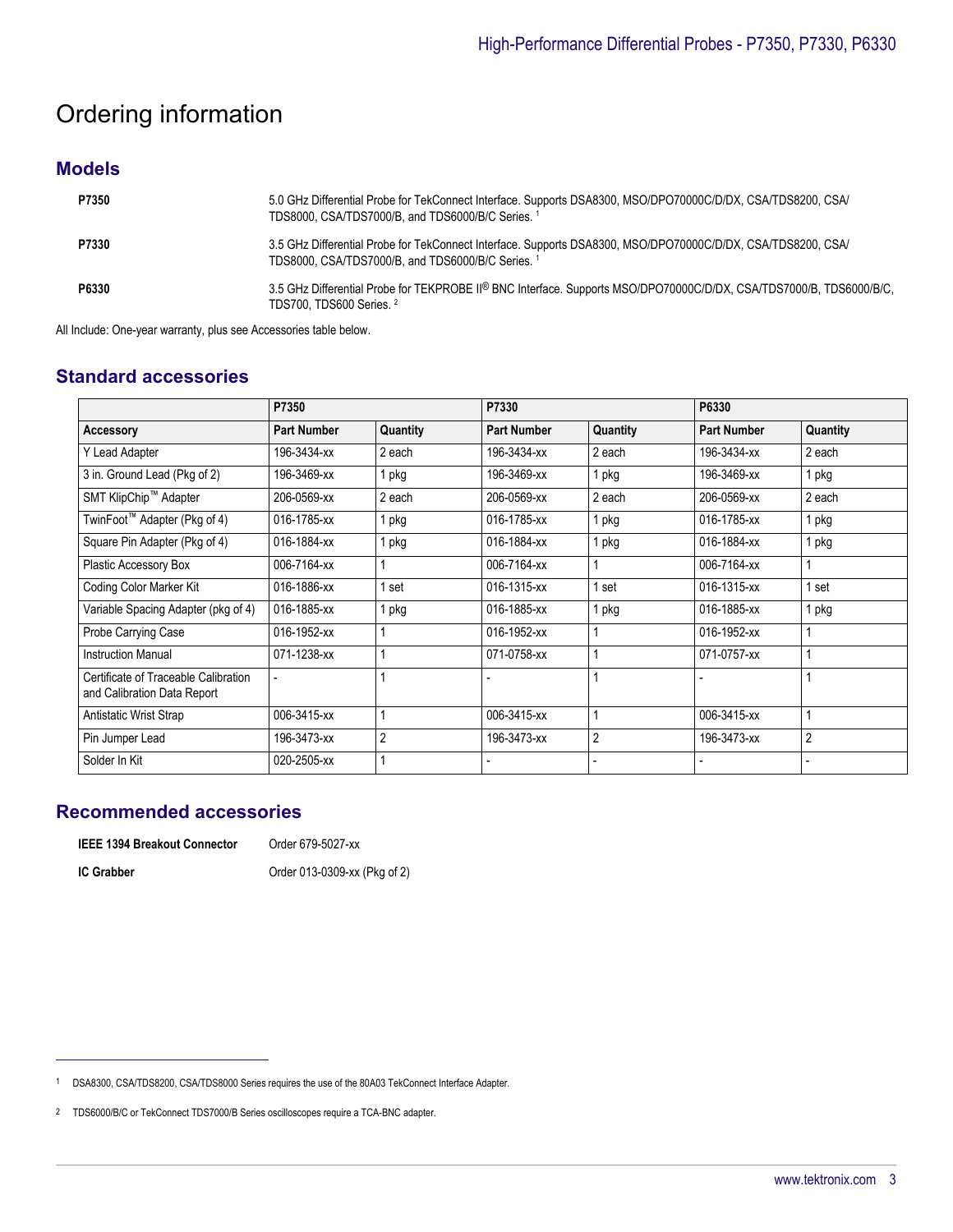### **Datasheet**

## **Service options**

| Opt. C <sub>3</sub> | <b>Calibration Service 3 Years</b>                                  |
|---------------------|---------------------------------------------------------------------|
| Opt. C5             | Calibration Service 5 Years                                         |
| Opt. D <sub>3</sub> | Calibration Data Report 3 Years (with Opt. C3)                      |
| Opt. D5             | Calibration Data Report 5 Years (with Opt. C5)                      |
| Opt. G3             | Complete Care 3 Years (includes loaner and more). P7330, P7350 only |
| Opt. G5             | Complete Care 5 Years (includes loaner and more). P7330, P7350 only |
| Opt. R3             | Repair Service 3 Years (including warranty)                         |
| Opt. R5             | Repair Service 5 Years (including warranty)                         |

## **Related products**

| 1103  | TEKPROBE <sup>®</sup> II power supply for interfacing with other BNC instruments |
|-------|----------------------------------------------------------------------------------|
| 80A03 | TekConnect probe interface module for DSA8300, TDS/CSA8000 Series oscilloscopes  |

## **Power plug options for the 1103**

| A0  | North America power        |
|-----|----------------------------|
| A1  | Universal EURO power       |
| A2  | United Kingdom power       |
| A3  | Australia power            |
| A4  | 240 V, North America power |
| A5  | Switzerland power          |
| A6  | Japan power                |
| A99 | No power cord              |
| A10 | China power                |
| A11 | India power                |
| A12 | <b>Brazil power</b>        |
|     |                            |

CE Marking Not Applicable.



Tektronix is registered to ISO 9001 and ISO 14001 by SRI Quality System Registrar.